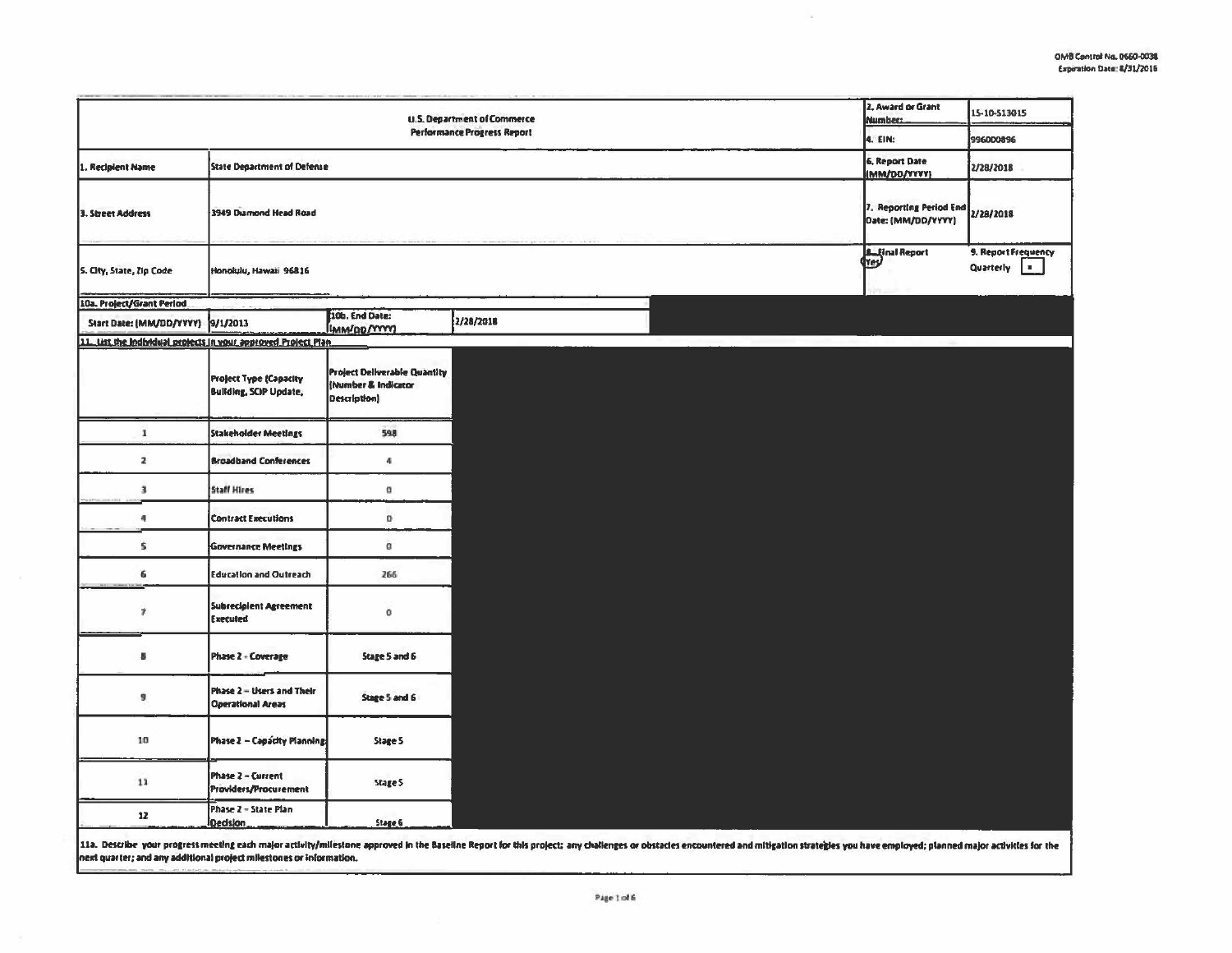| related to coverage and disaster deployable equipment.                                                                                                      |      | july was focused on the Past review and meetings with AT&T The Past was abanded the last week of lab as the covering CDFIED-in mid-August, Held SCP in October where several AT&T representatives provided discussion                                                                                                                                                                                            |        |
|-------------------------------------------------------------------------------------------------------------------------------------------------------------|------|------------------------------------------------------------------------------------------------------------------------------------------------------------------------------------------------------------------------------------------------------------------------------------------------------------------------------------------------------------------------------------------------------------------|--------|
| meeting in early January and again during the SCIP Meeting at end of January<br>Met with Federal representatives and 9-1-1 regarding Governor's decision to |      | OPT in . Each entity is working with partners on their programs and relationship with FIRSTNET and AT&T. Will be meeting with several FIRSTNET and ATT during 9-1-1                                                                                                                                                                                                                                              |        |
|                                                                                                                                                             |      | 11c. Provide any other information that would be useful to NTIA as it assesses this project's progress.                                                                                                                                                                                                                                                                                                          |        |
| Match is met this quarter                                                                                                                                   |      | The primary focus is working with local ATT on their commitments to the State of Hawaii and our own constituents.                                                                                                                                                                                                                                                                                                |        |
| <b>Overtureing</b>                                                                                                                                          |      | 114. Describe any success stories on bene beauthed. Measure as specific as postely a deng a constanted to particlease in the NGA Poicy Academy is important to help move forward governance in Hawaii.<br>This was a competitive process and we were provided to one of Stature. FN was present at the Media the forther of the Academy to how important is governance in moving forward state plant, as well as |        |
| 12. Personnel                                                                                                                                               |      |                                                                                                                                                                                                                                                                                                                                                                                                                  |        |
| 12a. If the project is not hully staffed, describe how any lack of staffing may                                                                             |      | impact the project's time line and when the project will be fully staffed.                                                                                                                                                                                                                                                                                                                                       |        |
| current and keep up the performance we expect from purselves                                                                                                |      | lack of staffing continuity the SWK contributes at least 50 percent of tree to sthe fistive (subset) the will not as a sthe plans are refeased. While the asympty, it is stallenge to keep                                                                                                                                                                                                                       |        |
| 12b. Staffing Table                                                                                                                                         |      |                                                                                                                                                                                                                                                                                                                                                                                                                  |        |
| <b>Job Title</b>                                                                                                                                            | FTEW | Project (s) Assigned                                                                                                                                                                                                                                                                                                                                                                                             | Change |
| Communcations Coordinator<br>Statewide Interoperable                                                                                                        | ۰    | g<br>unded<br>Salary is state fo                                                                                                                                                                                                                                                                                                                                                                                 |        |
|                                                                                                                                                             |      |                                                                                                                                                                                                                                                                                                                                                                                                                  |        |
|                                                                                                                                                             |      |                                                                                                                                                                                                                                                                                                                                                                                                                  |        |
|                                                                                                                                                             |      |                                                                                                                                                                                                                                                                                                                                                                                                                  |        |